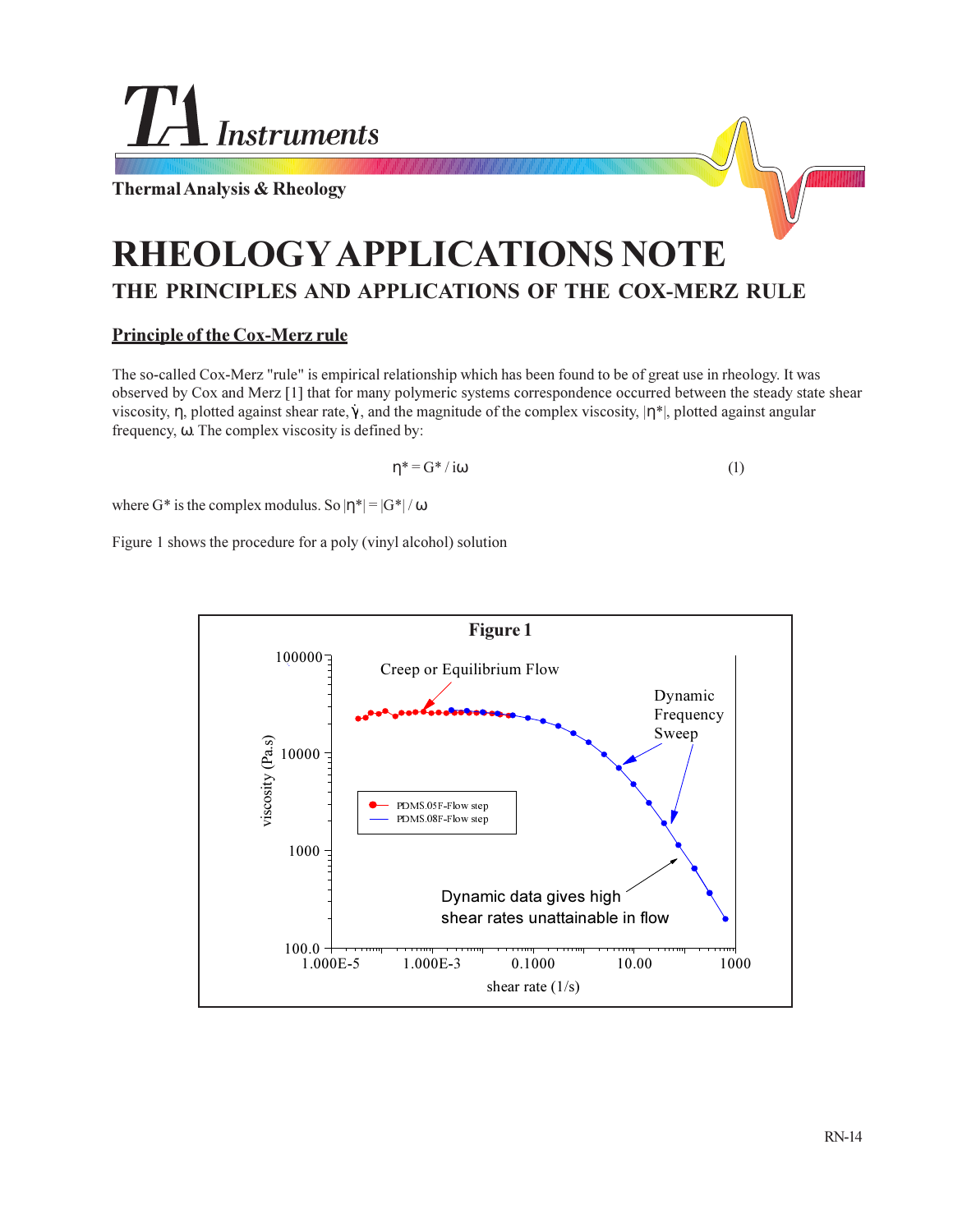## **Use of the rule**

It is important in the application of the rule to ensure that the appropriate values for  $\eta(\vec{\gamma})$  and  $|\eta^*(\omega)|$  are used. For example, in both cases it is the steady state values which are required, i.e. any transient effects due to flow or oscillation start-up, inertia, or thixotropy must have fully decayed. Also important is that geometries are used for which the viscosity calculation is exact. This normally means cone and plate.

If applied correctly, the Cox-Merz rule can be of great value in polymer rheology, and there are several circumstances in which it might be used.

- (I) The principle use is probably to predict  $\eta(\vec{\gamma})$  from oscillatory measurements. For many polymeric systems the steady state viscosity is difficult to measure at high shear rates, because of sample fracture, secondary flows and so forth. Data obtained from oscillatory experiments are usually more reliable.
- (ii) The rule can also be used to predict  $|\eta^*(\omega)|$  from steady state viscosity data, for example in circumstances in which the oscillatory operating mode is not available.
- (iii) The rule can also be used in an analytical sense. A good deal can be learned about the microstructure of materials from the degree to which they adhere to the rule.

## **Applicability of the rule**

The applicability of the Cox-Merz rule has recently been reviewed in detail [2]. It has been found to hold for almost all polymer melts, and concentrated and semi-dilute solutions. Deviations from the rule occur at high frequencies, and the oscillatory data can either over- or under estimate the steady state data. Instances of polymeric systems for which it has been found not to apply are Boger fluids and certain other dilute solutions, and cross-linked or gelled systems. The rule also fails for most particulate dispersions.

## **Theoretical basis**

Until very recently it could confidently be stated that no sound theoretical basis for the Cox-Merz rule had yet been provided, and indeed some workers felt that the correspondence was merely fortuitous. Recently, however, several, admittedly partial, justifications have been offered [3,4].

A starting point is a requirement of continuum mechanics that the dynamic viscosity and the steady state viscosity are related in the low frequency and shear rate limits, i.e.:

$$
\eta'(\omega)|_{\omega \to 0} = \eta(\dot{\gamma})|_{\gamma \to 0}
$$
 (2)

where  $\eta'(\omega) = G''(\omega)/\omega$ . In the limit the two experimental modes are effectively identical. This equality can be used as a check on the reliability of oscillatory and steady state data.

The elastic contribution to  $\eta'(\omega)$  disappears in the low frequency limit, and Equation 2 can be rewritten as:

$$
|\eta^*(\omega)|_{\omega \to 0} = \eta(\dot{\gamma})|_{\gamma \to 0}
$$
 (3)

This sets a limiting condition for the rule. Milner [3] has used the Doi-Edwards reptation model to provide a theoretical basis for the rule, but his analysis is partly heuristic, and applies only to polymers with a broad distribution of molecular weights.

#### **The rule of Al-Hadithi, Barnes and Walters**

The usefulness of the Cox-Merz rule has led other authors to seek similar correspondences between other rheological functions [2,5]. These include the relationship proposed by Al-Hadithi, Barnes and Walters, who were concerned with the prediction of the first normal stress difference, N1, from oscillatory data. A second requirement of continuum mechanics is given by Equation 4: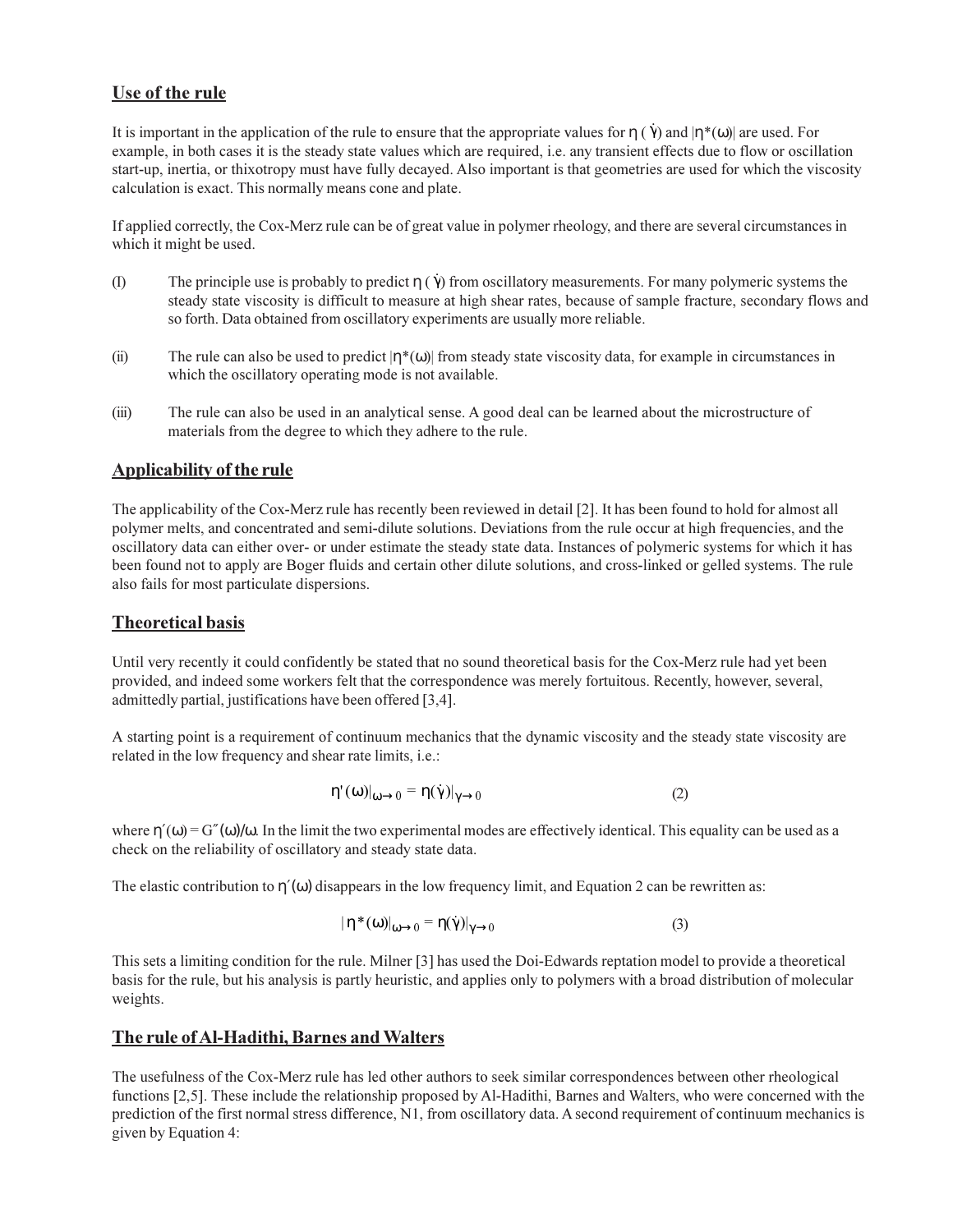$$
\left. \frac{G'(\omega)}{\omega^2} \right|_{\omega \to 0} = \frac{N_1(\dot{\gamma})}{2\dot{\gamma}^2} \left|_{\dot{\gamma} \to 0} \right.
$$
 (4)

Taking this and Equation 2 as starting points, and after what they described as much trial and error, the authors arrived at the expression:

$$
G_c = G' \left[ \frac{(\eta_0 + \eta')G'}{2\omega{\eta'}^2} + 1 \right]^{1/2}
$$
 (5)

where  $\eta_0$  is the low shear rate limiting viscosity. It is proposed that a plot of  $G_c$  against  $\omega$  will coincide with that of N<sub>1</sub>/2 against  $\gamma$  when plotted on the same axes. Equally G<sub>c</sub> against  $\omega^2$  should coincide with N<sub>1</sub>/2  $\gamma^2$  plotted against  $\gamma$ . Figure 2 shows the procedure for the poly (dimethyl siloxane) solution.



The authors suggest that their expression should be applicable to at least those systems for which the Cox-Merz rule holds, and provide example of polymeric systems for which this is the case. It is an acknowledged weakness that a value for  $\eta_0$  has to be inserted, or at least determined parametrically. In the case above this was arrived at by fitting a Williamson model,  $\eta = \eta_0 / [1 + (K\dot{\gamma})^m]$ , to the oscillatory data in Figure 1.